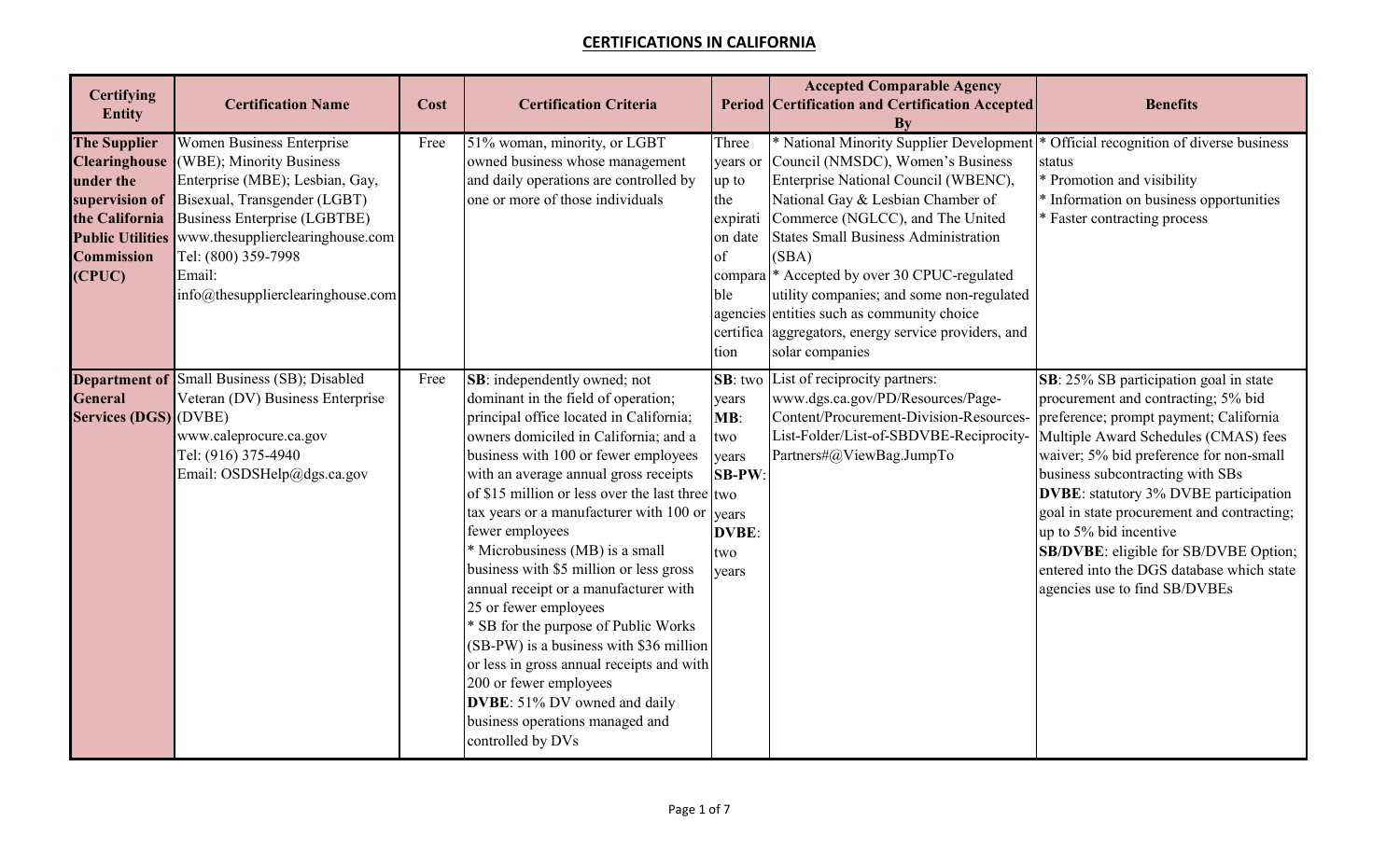| <b>Certifying</b><br><b>Entity</b>                                                                                                                              | <b>Certification Name</b>                                                                                                                                                                                                                                     | Cost | <b>Certification Criteria</b>                                                                                                                                                                                                                                                                                                                                                                  |                                                                                                                                    | <b>Accepted Comparable Agency</b><br><b>Period Certification and Certification Accepted</b><br>By | <b>Benefits</b>                                                                                                                                                          |
|-----------------------------------------------------------------------------------------------------------------------------------------------------------------|---------------------------------------------------------------------------------------------------------------------------------------------------------------------------------------------------------------------------------------------------------------|------|------------------------------------------------------------------------------------------------------------------------------------------------------------------------------------------------------------------------------------------------------------------------------------------------------------------------------------------------------------------------------------------------|------------------------------------------------------------------------------------------------------------------------------------|---------------------------------------------------------------------------------------------------|--------------------------------------------------------------------------------------------------------------------------------------------------------------------------|
| California<br><b>Unified</b><br><b>Certification</b><br>Program<br>(CUCP) on<br>behalf of the<br>U.S.<br><b>Department of</b><br><b>Transportatio</b><br>n(DOT) | Disadvantaged Business Enterprise<br>(DBE)<br>https://dot.ca.gov/programs/civil-<br>rights/dbe<br>https://californiaucp.dbesystem.com                                                                                                                         | Free | * A business with less than \$26.3<br>million average annual gross receipts<br>over the previous three fiscal years<br>* 51% owned by socially and<br>economically disadvantaged (SED)<br>individuals<br>* One or more of the SED owners must t and<br>control the business management and<br>daily operations<br>* The SED individuals must be U.S.<br>citizens or lawful permanent residents | Yearly<br>submissi<br>on of<br>"No<br>Change<br>Affidavi<br>Declarat<br>ion"<br>required<br>to<br>maintain<br><b>DBE</b><br>status | Public agencies that receive DOT funds                                                            | * Eligible to participate in the DBE<br>program<br>* Entered into the CUCP database that<br>provides exposure to public agencies and<br>large prime contactors           |
| <b>U.S. Small</b><br><b>Business</b><br><b>Administratio</b><br>n(SBA)                                                                                          | 8(a) Business Development<br>Program<br>www.sba.gov/category/navigation-<br>structure/8a-business-development-<br>program<br>Tel: (800) 877-8339 or contact your<br>local SBA office:<br>https://www.sba.gov/about-sba/sba-<br>locations/sba-district-offices | Free | A small business 51% or more owned<br>and controlled by SED U.S. citizens                                                                                                                                                                                                                                                                                                                      | Annuall<br>y certify<br>eligibilit<br>y to<br>maintain<br>certifica<br>tion                                                        | Federal government agencies                                                                       | * 5% participation goal in federal contracts<br>* Provides business assistance<br>* Participants can compete for the<br>Program's set-aside and sole-source<br>contracts |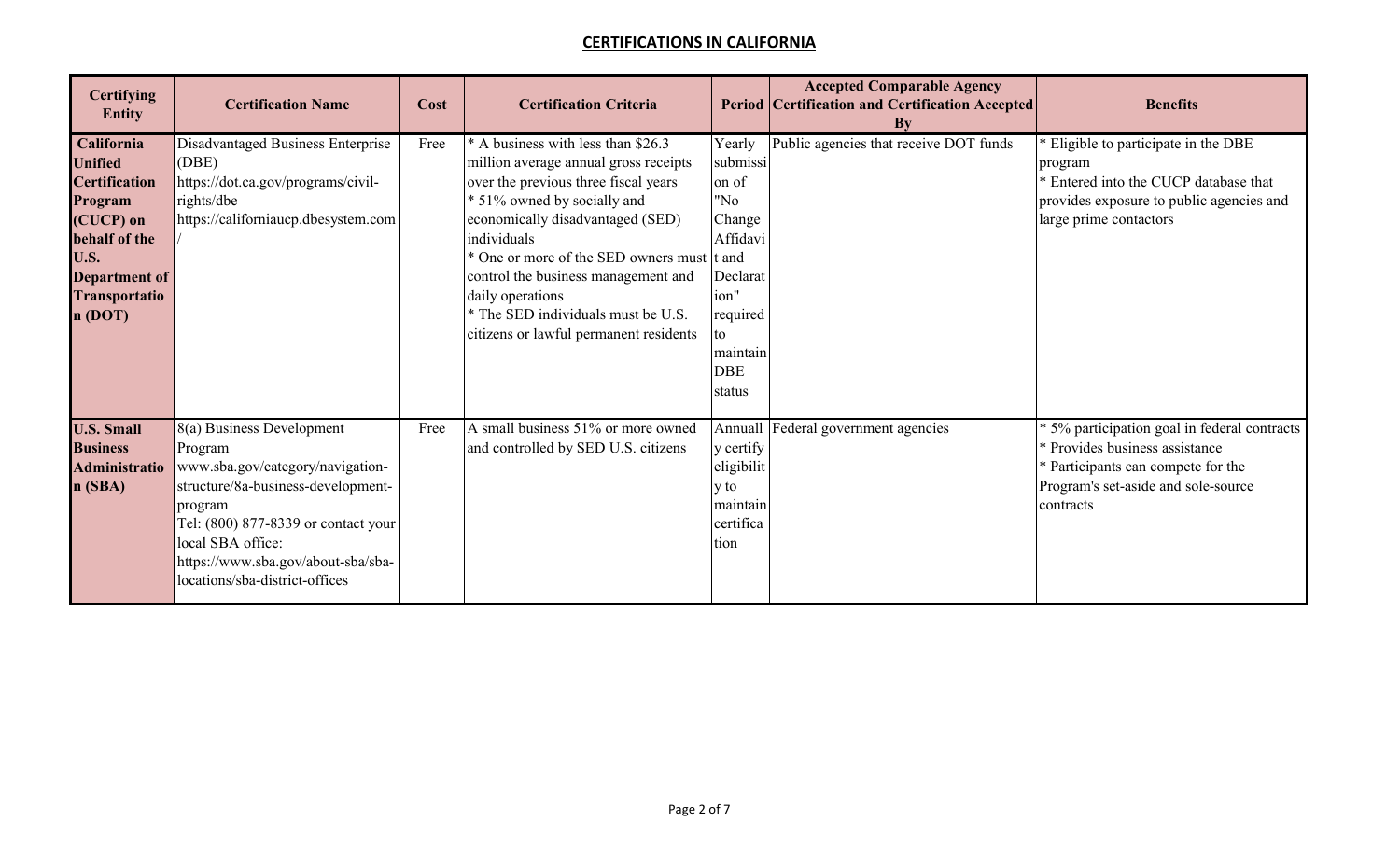| <b>Certifying</b><br><b>Entity</b> | <b>Certification Name</b>                                                                                                                                                                                                                         | Cost | <b>Certification Criteria</b>                                                                                                                                                                                                                                                                                                                        |                                        | <b>Accepted Comparable Agency</b><br><b>Period Certification and Certification Accepted</b><br>By                                                                                                  | <b>Benefits</b>                                                                                                                                                                              |
|------------------------------------|---------------------------------------------------------------------------------------------------------------------------------------------------------------------------------------------------------------------------------------------------|------|------------------------------------------------------------------------------------------------------------------------------------------------------------------------------------------------------------------------------------------------------------------------------------------------------------------------------------------------------|----------------------------------------|----------------------------------------------------------------------------------------------------------------------------------------------------------------------------------------------------|----------------------------------------------------------------------------------------------------------------------------------------------------------------------------------------------|
| <b>SBA</b>                         | <b>Historically Underutilized Business</b><br>Zones (HUBZone) Program<br>www.sba.gov/federal-<br>contracting/contracting-assistance-<br>programs/hubzone-program<br>Tel: (800) 877-8339<br>Email: hubzone@sba.gov                                 | Free | * A small business whose principal<br>office is located in a HUBZone<br>* 51 % owned and controlled by U.S.<br>citizens, or a Community Development<br>Corporation, an agricultural<br>cooperative, an Alaska Native<br>corporation, a Native Hawaiian<br>organization, or an Indian tribe<br>* At least 35% of the employees reside<br>in a HUBZone | Recertif<br>y every<br>year            | Federal government agencies                                                                                                                                                                        | Eligible to compete for the Program's set-<br>aside contracts<br>* 3 % participation goal in federal contracts<br>*10% price evaluation preference in full<br>and open contract competitions |
| <b>SBA</b>                         | <b>Women-Owned Small Business</b><br>(WOSB) Program<br>https://www.sba.gov/federal-<br>contracting/contracting-assistance-<br>programs/women-owned-small-<br>business-federal-contracting-<br>program<br>Tel: 202-205-6460<br>Email: wosb@sba.gov | Free | * A small business 51% owned and<br>controlled by one or more women<br>* Primarily managed by one or more<br>women<br>* The women must be United States<br>citizens                                                                                                                                                                                  | Submit<br>annual<br>attestati<br>on of | El Paso Hispanic Chamber of Commerce,<br><b>National Women Business Owners</b><br>Corporation, U.S. Women's Chamber of<br>Commerce, and Women's Business<br>eligibilit Enterprise National Council | * 5% participation goal in federal contracts<br>* Eligible to bid on contracts set-aside for<br><b>WOSB Program</b>                                                                          |
| <b>SBA</b>                         | Service-Disabled Veteran (SDV)<br><b>Owned Small Business (SDVOSB)</b><br>Program<br>https://www.sba.gov/federal-<br>contracting/contracting-assistance-<br>programs/veteran-assistance-<br>programs<br>Tel: 202-205-6773                         | Free | * A small business 51% owned by one<br>or more SDVs<br>* One or more SDVs manage day-to-<br>day operations and also make long-term<br>decisions<br>* The SDV must have a service-<br>connected disability                                                                                                                                            | Self<br>certifica<br>tion              |                                                                                                                                                                                                    | *3% participation goal in federal contracts<br>* Eligible to compete for the Program's set-<br>aside contracts                                                                               |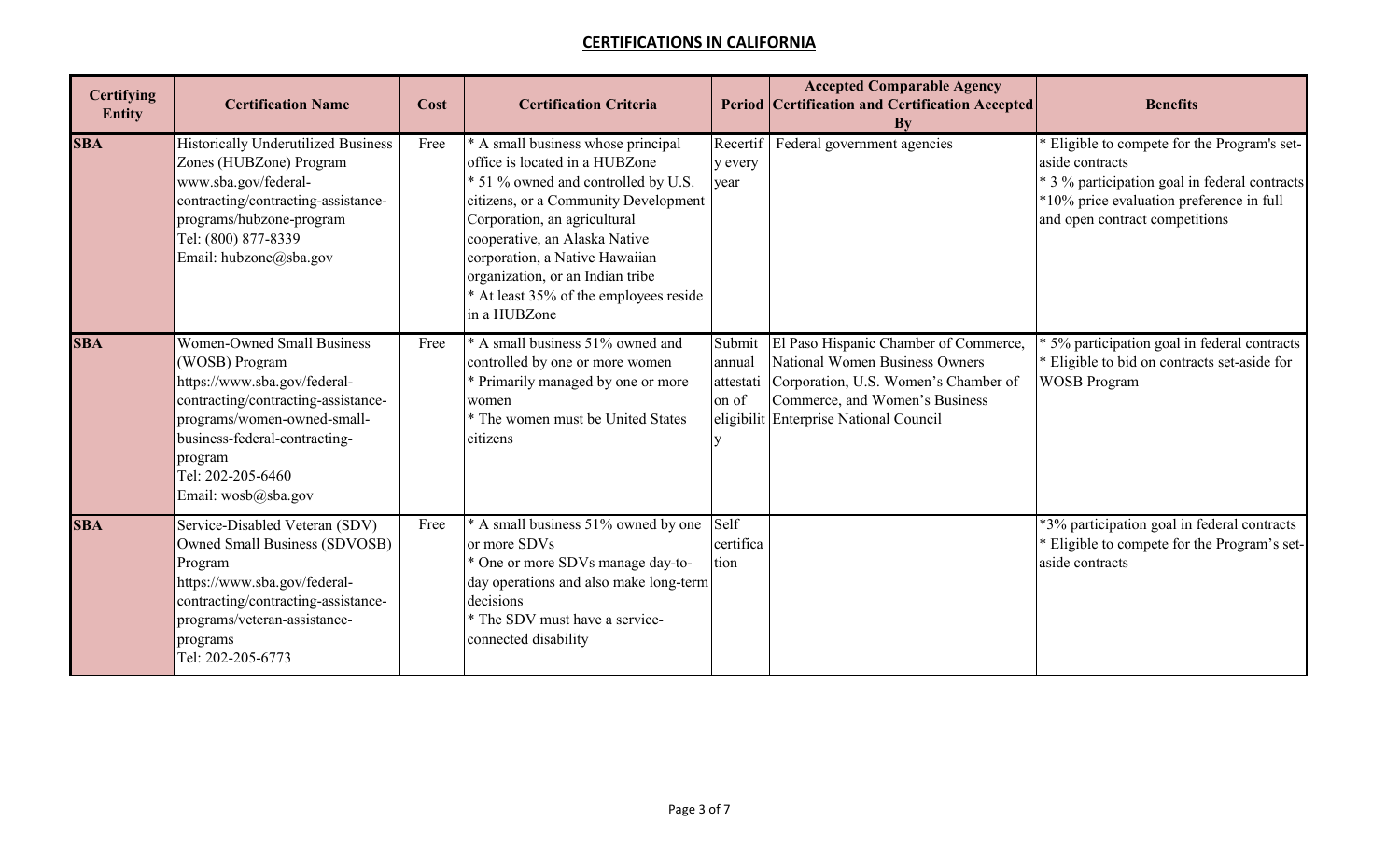| <b>Certifying</b><br><b>Entity</b>                                                              | <b>Certification Name</b>                                                                                                                                                                                       | Cost                                                                                                                                                      | <b>Certification Criteria</b>                                                                                                                                                                                                                                                                          |             | <b>Accepted Comparable Agency</b><br><b>Period Certification and Certification Accepted</b><br>$\mathbf{B}\mathbf{v}$                                                                                             | <b>Benefits</b>                                                                                                                                                                                                                                                                                                                                                                                              |
|-------------------------------------------------------------------------------------------------|-----------------------------------------------------------------------------------------------------------------------------------------------------------------------------------------------------------------|-----------------------------------------------------------------------------------------------------------------------------------------------------------|--------------------------------------------------------------------------------------------------------------------------------------------------------------------------------------------------------------------------------------------------------------------------------------------------------|-------------|-------------------------------------------------------------------------------------------------------------------------------------------------------------------------------------------------------------------|--------------------------------------------------------------------------------------------------------------------------------------------------------------------------------------------------------------------------------------------------------------------------------------------------------------------------------------------------------------------------------------------------------------|
| <b>U.S.</b><br><b>Veterans</b><br><b>Affairs (VA)</b>                                           | Veteran-Owned Small Business<br><b>Department of</b> (VOSB) and SDVOSB Program<br>https://www.va.gov/OSDBU/verific<br>ation/index.asp<br>https://vetbiz.va.gov/<br>Tel: (866) 584-2344<br>Email: vip@va.gov     | Free                                                                                                                                                      | * A veteran served on active duty<br>* A service-disabled veteran possessing years<br>a verified service-connected disability<br>* A small business 51% owned by one<br>or more veterans or SDVs<br>* One or more veterans or SDVs<br>manage the day-to-day operations and<br>make long-term decisions | Three       |                                                                                                                                                                                                                   | VOSBs and SDVOSBs can compete for<br>VA's set aside contracts                                                                                                                                                                                                                                                                                                                                                |
| Women's<br><b>Business</b><br><b>Enterprise</b><br><b>National</b><br><b>Council</b><br>(WBENC) | <b>Women's Business Enterprise</b><br>(WBE)<br>www.wbenc.org<br>Tel: (202) 872-5515<br>Email: support@wbenc.org<br>Regional partner organizations:<br>https://www.wbenc.org/regional-<br>partner-organizations/ | Fee is<br>annual<br>gross<br>revenue<br>as<br>reported<br>on<br>federal<br>taxes and<br>is divided<br>into five<br>tiers<br>between<br>$$350 -$<br>\$1250 | * 51% of business owned, controlled,<br>based on operated and managed by one or more<br>women who are U.S. citizens or lawful<br>permanent residents<br>* Principal place of business in the U.S.<br>or its territories                                                                                | One<br>year | * List of regional partners:<br>https://www.wbenc.org/regional-partner-<br>organizations<br>* Accepted by hundreds of corporations<br>and a number of federal, state, and local<br>government agencies<br>$*$ SBA | * Access to a current list of supplier<br>diversity and procurement executives<br>* WBENC certifies for SBA<br>* Formal and informal networking<br>opportunities to pursue business deals<br>* Access to mentoring, education, and<br>capacity development opportunities<br>* Eligible for various recognitions and<br>business promotions<br>* Eligibility to participate in WBENC<br>social media profiles |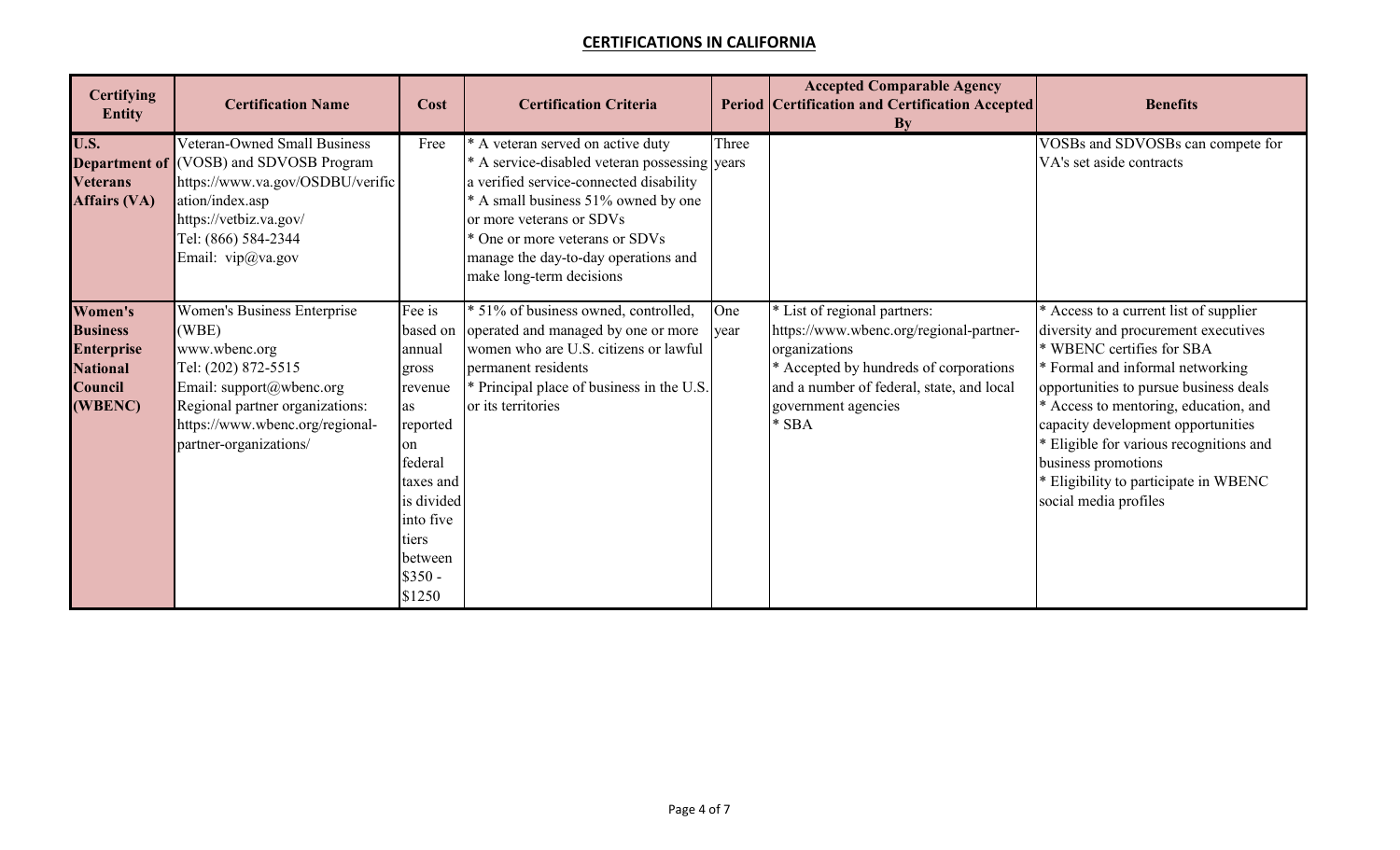| <b>Certifying</b><br><b>Entity</b>                                                                      | <b>Certification Name</b>                                                                                                                       | Cost                                                | <b>Certification Criteria</b>                                                                                                                                                                                                                                                                                                                      |             | <b>Accepted Comparable Agency</b><br><b>Period Certification and Certification Accepted</b><br>Bv | <b>Benefits</b>                                                                                                                                                                                                                                                                                                                                                                       |
|---------------------------------------------------------------------------------------------------------|-------------------------------------------------------------------------------------------------------------------------------------------------|-----------------------------------------------------|----------------------------------------------------------------------------------------------------------------------------------------------------------------------------------------------------------------------------------------------------------------------------------------------------------------------------------------------------|-------------|---------------------------------------------------------------------------------------------------|---------------------------------------------------------------------------------------------------------------------------------------------------------------------------------------------------------------------------------------------------------------------------------------------------------------------------------------------------------------------------------------|
| <b>National</b><br><b>Minority</b><br><b>Supplier</b><br><b>Development</b><br>Council, Inc.<br>(NMSDC) | <b>Minority Business Enterprise</b><br>(MBE) www.nmsdc.org<br>Contact information of regional<br>affiliates: https://nmsdc.org/our-<br>network/ | g on the<br>region<br>between<br>$$350-$<br>\$1,200 | Dependin <sup>*</sup> 51% minority–owned, managed and<br>controlled<br>* A minority group member is an<br>individual who is at least 25% Asian-<br>Indian, Asian-Pacific, Black, Hispanic<br>or Native American<br>* Minority group members are U.S.<br>citizens<br>* Must be a for profit enterprise and<br>physically located in the U.S. or its | One<br>year | * Affiliate councils                                                                              | * Nationally recognized MBE certification<br>* Exposure to business opportunities with<br>Corporate Members and MBEs<br>* Listings in the NMSDC supplier<br>database, accessible by Corporate Buyers<br>nationwide<br>* Access to communications highlighting<br>events and bidding opportunities<br>* Participation in technical training<br>seminars hosted by leading corporations |
|                                                                                                         |                                                                                                                                                 |                                                     | trust territories                                                                                                                                                                                                                                                                                                                                  |             |                                                                                                   | * Second Tier and MBE-to-MBE Spend<br>business opportunities<br>* Invitations to networking and corporate<br>matchmaking and procurement events<br>* Regional and national advocacy for<br>ethnic minority owned businesses                                                                                                                                                           |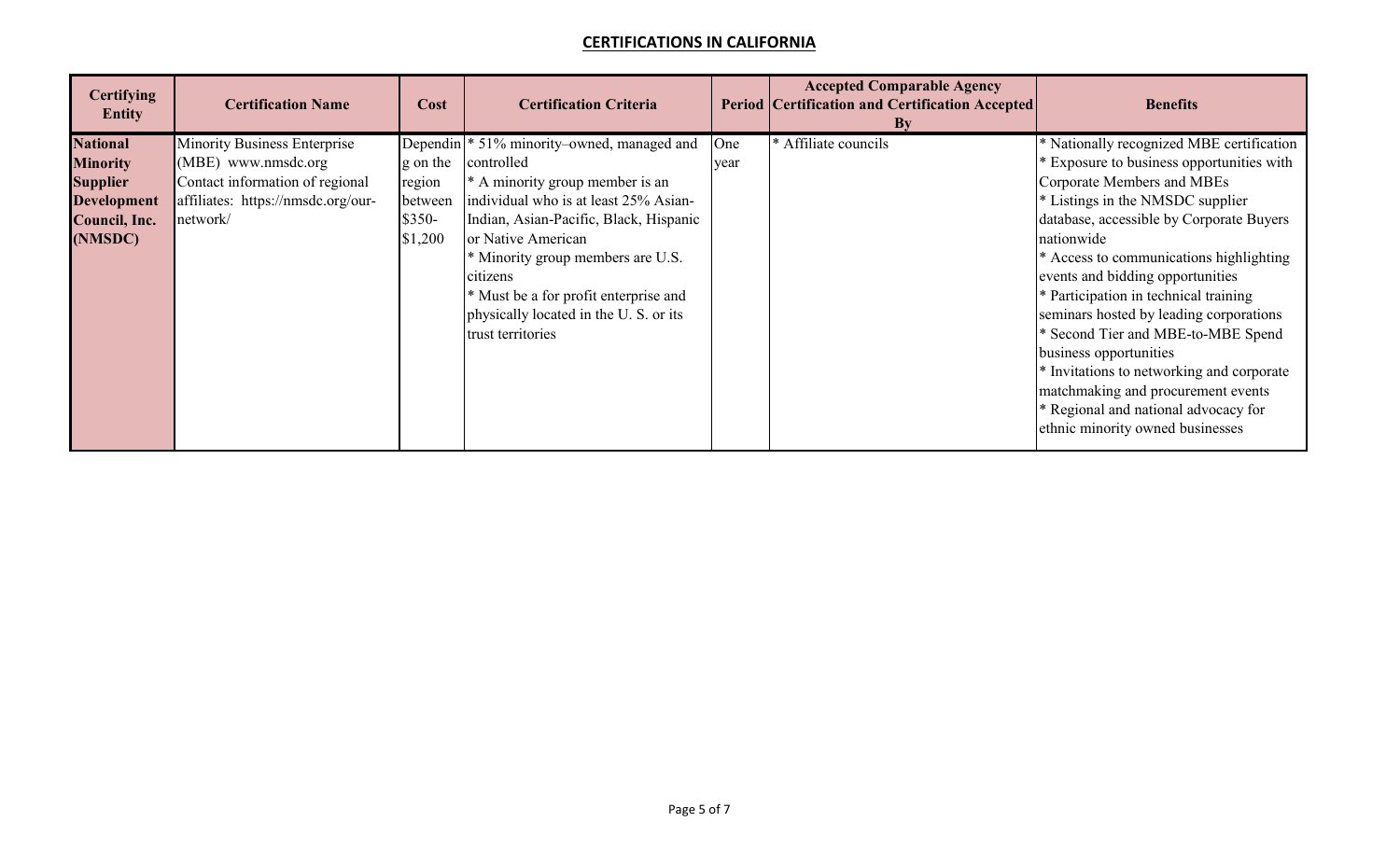| <b>Certifying</b><br><b>Entity</b> | <b>Certification Name</b>                  | Cost              | <b>Certification Criteria</b>                          |       | <b>Accepted Comparable Agency</b><br><b>Period Certification and Certification Accepted</b><br>By | <b>Benefits</b>                            |
|------------------------------------|--------------------------------------------|-------------------|--------------------------------------------------------|-------|---------------------------------------------------------------------------------------------------|--------------------------------------------|
| <b>National</b>                    | Lesbian, Gay, Bisexual, &                  | $\frac{1}{2}3400$ | * 51% owned, operated, managed, and                    | Two   | * List of regional partners:                                                                      | * National recognition by America's top    |
| <b>LGBT</b>                        | <b>Transgender Business Enterprise</b>     | for               | controlled by an LGBT person or                        | years | www.nglcc.org/corporate-partners                                                                  | corporations as a certified LGBTBE         |
| <b>Chamber of</b>                  | (LGBTBE)                                   |                   | certificati persons who are either U.S. citizens or    |       | * Accepted and generally required by                                                              | * Eligibility to exhibit at the annual     |
| <b>Commerce</b>                    | www.nglcc.org                              | on                | lawful permanent residents                             |       | many of the largest publicly, privately and                                                       | NGLCC Business and Leadership              |
| (NGLCC)                            | Tel: (202) 234-9181                        | \$200             | * Exercise independence from any non-                  |       | foreign-owned companies, as well as                                                               | Conference, as well as at regional events  |
|                                    | Email: supplierdiversity@nglcc.org for re- |                   | LGBTBE                                                 |       | universities, hospitals and other buying                                                          | * Automatic inclusion in the NGLCC's       |
|                                    |                                            |                   | certificati  * Have its principle place of business in |       | institutions                                                                                      | online searchable database of certified    |
|                                    |                                            | on                | the U.S.                                               |       |                                                                                                   | businesses, which is accessible by NGLCC   |
|                                    |                                            | Fee is            |                                                        |       |                                                                                                   | <b>Corporate Partners</b>                  |
|                                    |                                            | waived            |                                                        |       |                                                                                                   | * Eligibility to receive sourcing          |
|                                    |                                            | for               |                                                        |       |                                                                                                   | opportunities e-mails from the NGLCC and   |
|                                    |                                            | applicant         |                                                        |       |                                                                                                   | its Corporate Partners                     |
|                                    |                                            | s who             |                                                        |       |                                                                                                   | * Eligibility to participate in mentorship |
|                                    |                                            | submit            |                                                        |       |                                                                                                   | programs, leadership trainings, and        |
|                                    |                                            | proof of          |                                                        |       |                                                                                                   | scholarship opportunities presented by     |
|                                    |                                            | valid,            |                                                        |       |                                                                                                   | <b>NGLCC Corporate Partners</b>            |
|                                    |                                            | current           |                                                        |       |                                                                                                   |                                            |
|                                    |                                            | members           |                                                        |       |                                                                                                   |                                            |
|                                    |                                            | hip with          |                                                        |       |                                                                                                   |                                            |
|                                    |                                            | their             |                                                        |       |                                                                                                   |                                            |
|                                    |                                            | local             |                                                        |       |                                                                                                   |                                            |
|                                    |                                            | affiliate         |                                                        |       |                                                                                                   |                                            |
|                                    |                                            | chamber           |                                                        |       |                                                                                                   |                                            |